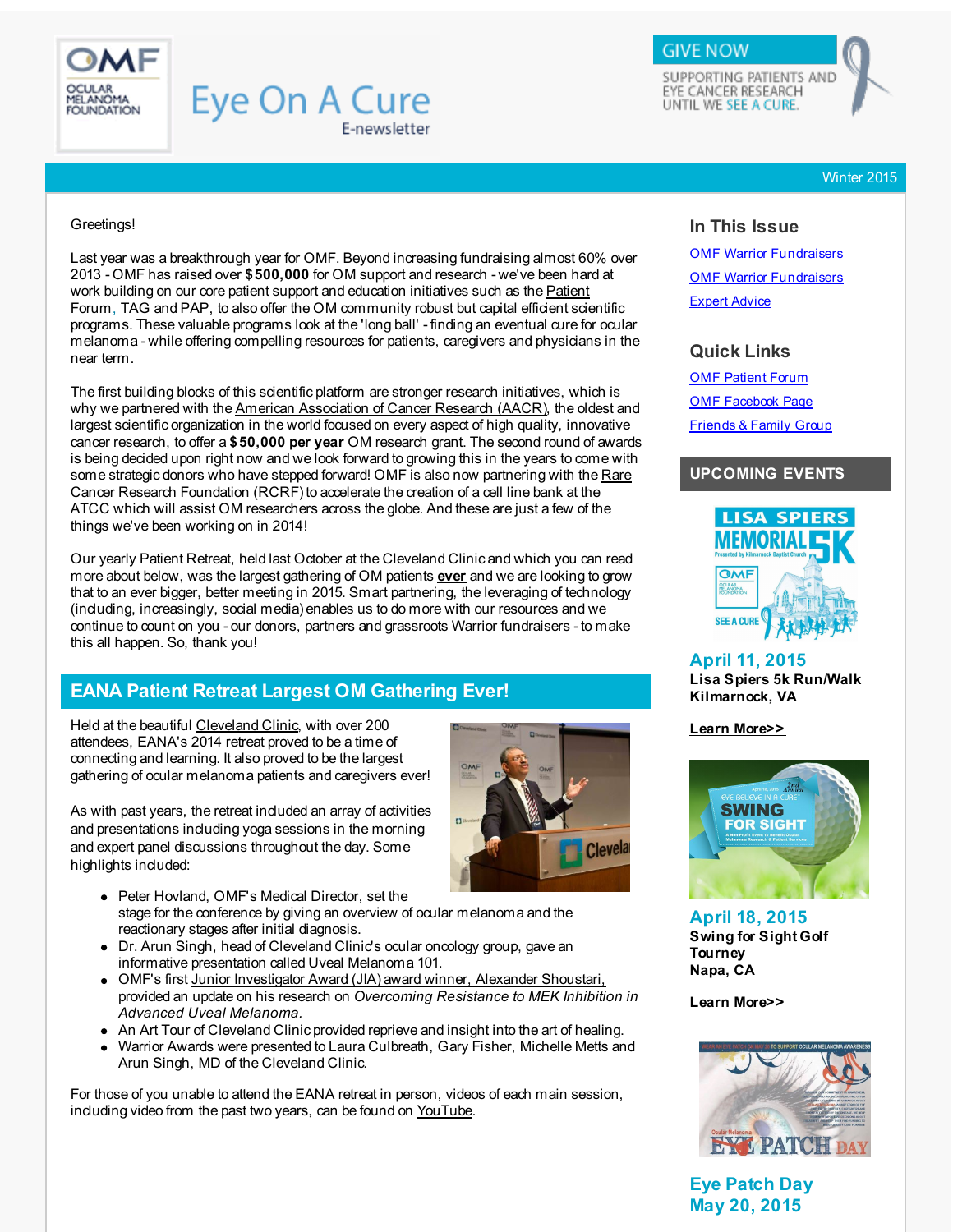

# Watch us on **You Tube**



#### **Location Set for 2015 Retreat**

The 2015 Eye Am Not Alone Retreat will be back at the [Cleveland](http://r20.rs6.net/tn.jsp?f=001Z0CeeAezhl0GgcQQzP-rsv9N3n3Oz-XXeRA1pw9xl92KlEtUv9DUiiAC6yADeMMqGPMSXbTIca3zrBzMpF8JToBDrgkz00Ffb0pRkXz-0Uc8gEIloplG6LoVf6Iid78w_EPFcbyJyxlXfjXCurs5cDhNzteuC2GA6C5jhvPa8PhTKkdPSCjigy12ReBP-HxCba06fCWAsr2qXB3Sm_zyVLUkapKhCX-lc35kV6Zrb_6BEi31Gt1AMOMPFd_tJACeH_A4FGvsToGOBDdjmc3pYASDWHAvRxEcJvW8YxNAWPgMNp2Mqx3aPuGu4mUhS7JfsJyaDYA-jffUBXHQHIj49qZo25sJbCIm&c=&ch=) Clinic for a second year in a row. The Clinic, under the watchful leadership of Arun Singh, was a fantastic partner in 2014, and OMF is excited to continue this going forward and to build on the success of the 2014 retreat. For 2016, OMF is contemplating a larger meeting on the west coast.

## **Our Amazing Warriors**

## **Just Go For It!**

When Joanne Barlia was first diagnosed with ocular melanoma, her reaction was 100% shock. A busy mother of four, with two still at home, Joanne was involved with all the things it takes to run a home and family. Life quickly became more complicated as she began treatment. Throughout the process, Joanne wasn't exactly sure how to answer the one question her friends and family kept asking: "How can I help?"



She explained, "I decided to hold a fundraiser so I could finally answer their question. *Here's a way* you can help me."

Joanne started with a simple idea. She wanted to create a multi-event platform to reach as many of her friends and family as possible. She said, "I hoped at least one event would work for everyone." Looking back she laughs at the memory because up to that point, she'd never really organized anything of that magnitude before. Besides helping with school fundraisers, this was brand new.

Joanne hosted one event a month for six months: a walk-a-thon, a body conditioning class, a sports conditioning class, a Zumba class, a belly-dancing class, and a yoga class. She called the fundraiser "Come Exercise With Me!" Although she recommended an entrance fee of \$100 per family, she left it up to the individual to make a donation. In all, she raised an astounding \$14,275. "It felt good," she said. "The support was amazing."

Her favorite moments were having her recent college-grad son, Joseph, come to lead the sports conditioning event and having her mother (who lived an hour and a half away) attend every event...yes, even the belly-dancing!

**Warrior Fundraising Advice:** "Just do it!" Joanne said with a laugh. "I had no idea what I

**Learn [More>>](http://r20.rs6.net/tn.jsp?f=001Z0CeeAezhl0GgcQQzP-rsv9N3n3Oz-XXeRA1pw9xl92KlEtUv9DUivvk7MdhkvsN7eYEXXjMZON5a1N6kbGKUKXzbpgA1QJ64N0ul2ZBwp70m6gYCo5P8SyBOmyOgq3JWMxjzHUUY--_C6zKRC5HAjTK1zuWh9236vXZyDcyRtNUwDEitOCPUdrV-T4j5SpQRYpgS_ELOoNyOTDGvUbzpgOW12Hw1joBmCCG1CvEZJ7JuUf0b8QF4flyP5mam3S6Azqlf1EC13MFWtvDnAET7-yqtXNaUzL6u_FA07fXpal_y9AJ2KJD_4d6mjliFeOSvMa4yt7-Y7BTnr_I1AM3Czetsq6CLkS3&c=&ch=)**



**Eye Am Not Alone Patient Retreat Oct 16-18 Cleveland Clinic Cleveland, OH**

## **BY THE NUMBERS**

**12** years since founding **#1** on Google for OM **\$500k** raised for OM **2,704** Facebook 'likes' **2,228** Forum members **13,900** Twitter followers



## Follow us on **twitter**

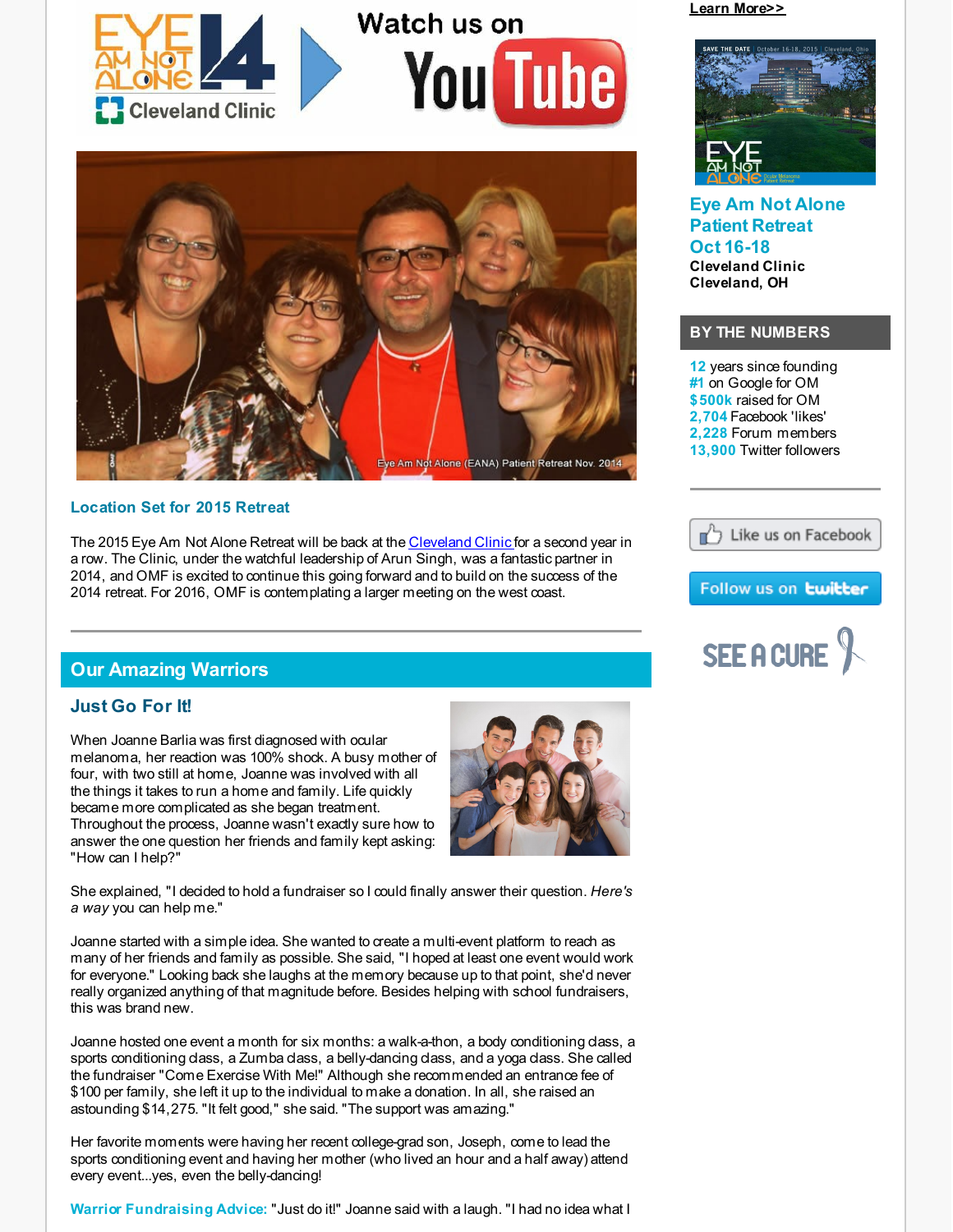was doing at the beginning....but in the end, I felt empowered and supported."

## **A "Silly Little Eyepatch"**

"I can't believe what started with a silly little eyepatch has inspired such a response," Brendan Trimboli said when I first asked about his Warrior efforts.

Though I know Brendan's words are a reflection of his humility, there was nothing silly or little about his accomplishment on November 2014 when he ran the New York City Marathon wearing an eye patch.

Brendan's mother, Lillian Trimboli, was diagnosed with ocular melanoma when she was 26 years old. Her eye was removed, she recovered, and she had Brendan three years later. Lillian lived an active lifestyle, loved to run, and even did some cross country coaching. When Brendan was in eighth grade, the cancer came back, and she died when he was a sophomore in high school.



Brendan knew he wanted to somehow honor his mother and raise awareness for ocular melanoma, but it wasn't until he qualified for the New York City Marathon that the pieces started coming together. He explained, "Life is short, and I started thinking I've got to do this. My mom was diagnosed at age 26, the age I am now."

Once he'd made his decision he set the goal of raising \$2620 - \$10 per mile. He asked friends and family to make the donations via an online fundraising tool. He used facebook and his blog to advertise. And on November 2, 2014, he ran the race...with an eye patch.

"All I could think about was how my mom did all of this with vision in only one eye, how you have no depth perception," he said. "It honored what she did and grabbed attention for what I was doing in a subtle way."

As for the future, Brendan is directing three races in Colorado this year, and he plans to send the proceeds from at least one of them to OMF.

**Warrior Fundraising Advice:** "If there's something you're passionate about, try to leverage it," Brendan recommended. For him, running was the key. He also added, "Set an achievable goal, then go out and outperform your expectations."

## **Interested in Putting On A Warrior Event?**

The Warrior [Fundraising](http://r20.rs6.net/tn.jsp?f=001Z0CeeAezhl0GgcQQzP-rsv9N3n3Oz-XXeRA1pw9xl92KlEtUv9DUimMf3KEfDfqhwN9_N5MOy9hJXeJoQi3vKyqD6aEOPzHTOx7gkyyG0aW4OtrarRNYhP5tdUil7_B4-0G2FiZI7-4b8KUvz6wzekYpeSEQZEYNY-KBrhzeX6UBPFrltu2cMAWa--G-VwiToK5-nHLWxaa2dybEEMZ0MQ04dQ7CVxWv_eDpMl1teXrpy491oSejRqAdRbCrWX_Hyk5wxH4FNoiXLmeHTySIscsTm2ribAO91CJ1eO1-X4-SXzSXC03eKn7fojAQ4jhfnYLhRmFYCqPV2mYKy1dY2cFqNDSJo8k9CltMQ5kPiXc=&c=&ch=) Program is OMF's platform to empower members of the OM community to contribute their own time, talent and treasure. We work with YOU to put on an event or do something amazing - whether it's hosting a BBQ at your home, running a 10k or hosting an awareness event at your kid's school. We can supply you with helpful instructions and best practices, plenty of giveaways (brochures, SEE A CURE sunglasses, t-shirts, anything you need), and even additional volunteers and funds to make it a success and can work alongside you to ensure it raises awareness of OM and funds for OMF research initiatives.

To learn more or to get your event planning started today, drop Holly, OMF's new Program Director, a note at [holly@ocularmelanoma.org](mailto:holly@ocularmelanoma.org).

#### **Expert Advice**

## *Excerpt from "Caring for Skin Around the Eyes" by Anne Willis, LE, CME*

The skin around the eyes displays expression and emotions that are an important part of our individuality. But the health of the skin surrounding the eye area is what matters when someone is diagnosed with ocular melanoma. Ensuring skin can withstand the impact of medical therapies, reduces side affects that cannot only be uncomfortable, but can impact recovery.

Skin symptoms related to medical therapies and surgeries may occur, and they include dry, scaly, flaky skin. There are several ways to reduce these side affects and to support the skin if symptoms do occur.